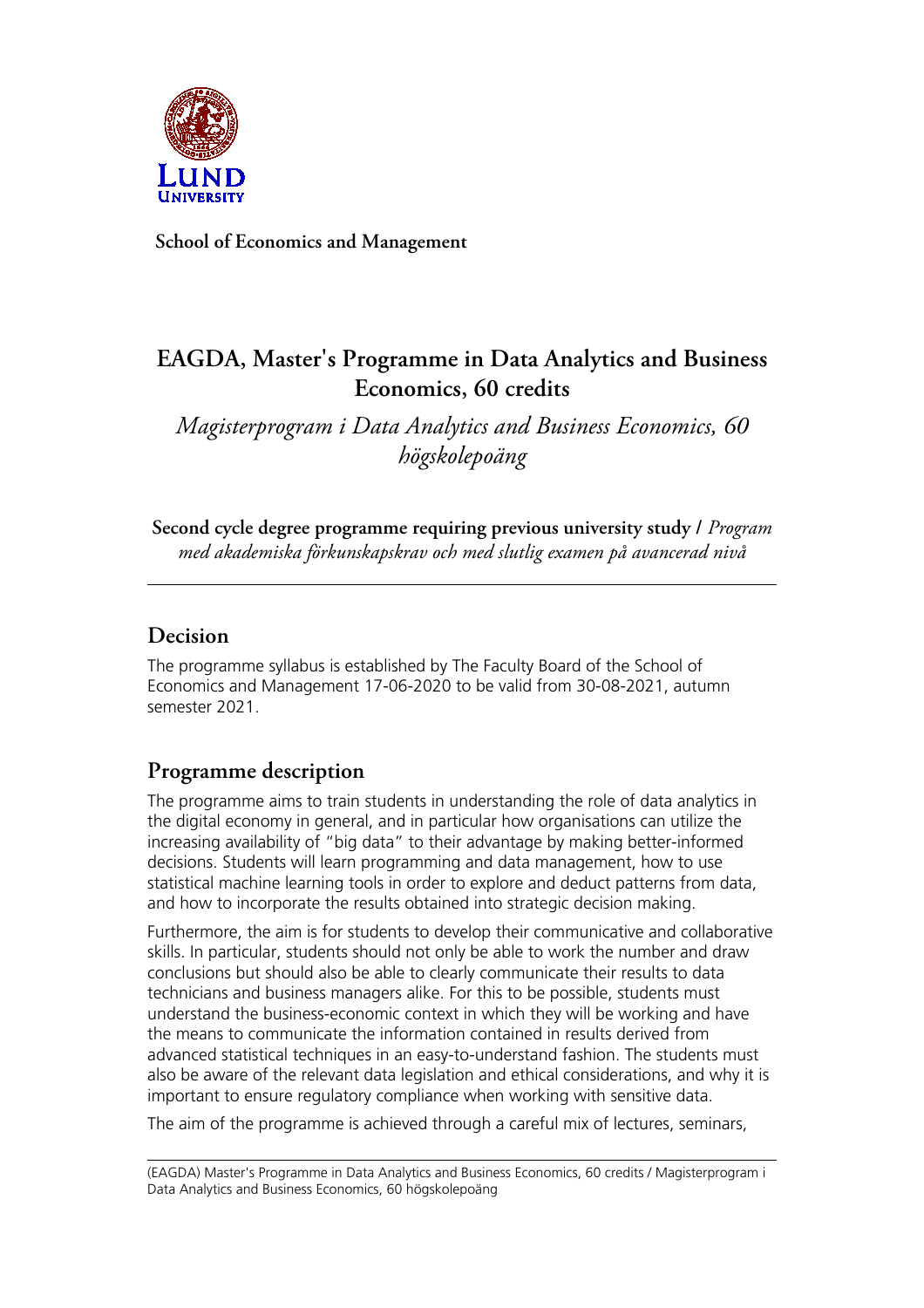hands-on case assignments, computer labs and self-studies. While the bulk of the instructors are selected expert researchers from across the departments of the School, parts of the teaching is carried out in collaboration with partner companies and institutions that are working with data analytics.

#### *Career opportunities*

An increasing number of companies are searching for analytically talented individuals with statistical and programming skills that also understand the business-economic context in which they will be working, as well as the relevant legal and ethical boundaries of that work. Our employer partners tell us that this combination of skills is particularly sought after and that is something many other analysts fall well short of. The aim of the present programme is to fill this gap in the labour market.

#### *Connections to further studies*

The students of this programme may come from different disciplines; however, they are all technically oriented. After graduating, they have a solid background in statistical machine learning and empirical data work. These are treats that are highly valued in PhD education in, for example, economics, business and statistics. Programme graduates are therefore well equipped to pursue such further education.

## **Goals**

In accordance with the Higher Education Ordinance, a Master of Science (60 credits) is awarded to students who at the completion of the programme accomplish the following:

## **Knowledge and understanding**

For a Degree of Master (60 credits) the student must:

- demonstrate knowledge and understanding in data analytics and business economics, including both an overview of the field and specialised knowledge in certain areas of the field as well as insight into current research and development work
- demonstrate specialised methodological knowledge in data analytics and business economics

### **Competence and skills**

For a Degree of Master (60 credits) the student must:

- demonstrate the ability to integrate knowledge and analyse, assess and deal with complex phenomena, issues and situations even with limited information
- demonstrate the ability to identify and formulate issues autonomously as well as to plan and, using appropriate methods, undertake advanced tasks within predetermined time frames
- demonstrate the ability in speech and writing to report clearly and discuss his or her conclusions and the knowledge and arguments on which they are based in dialogue with different audiences
- demonstrate the skills required for participation in research and development

<sup>(</sup>EAGDA) Master's Programme in Data Analytics and Business Economics, 60 credits / Magisterprogram i Data Analytics and Business Economics, 60 högskolepoäng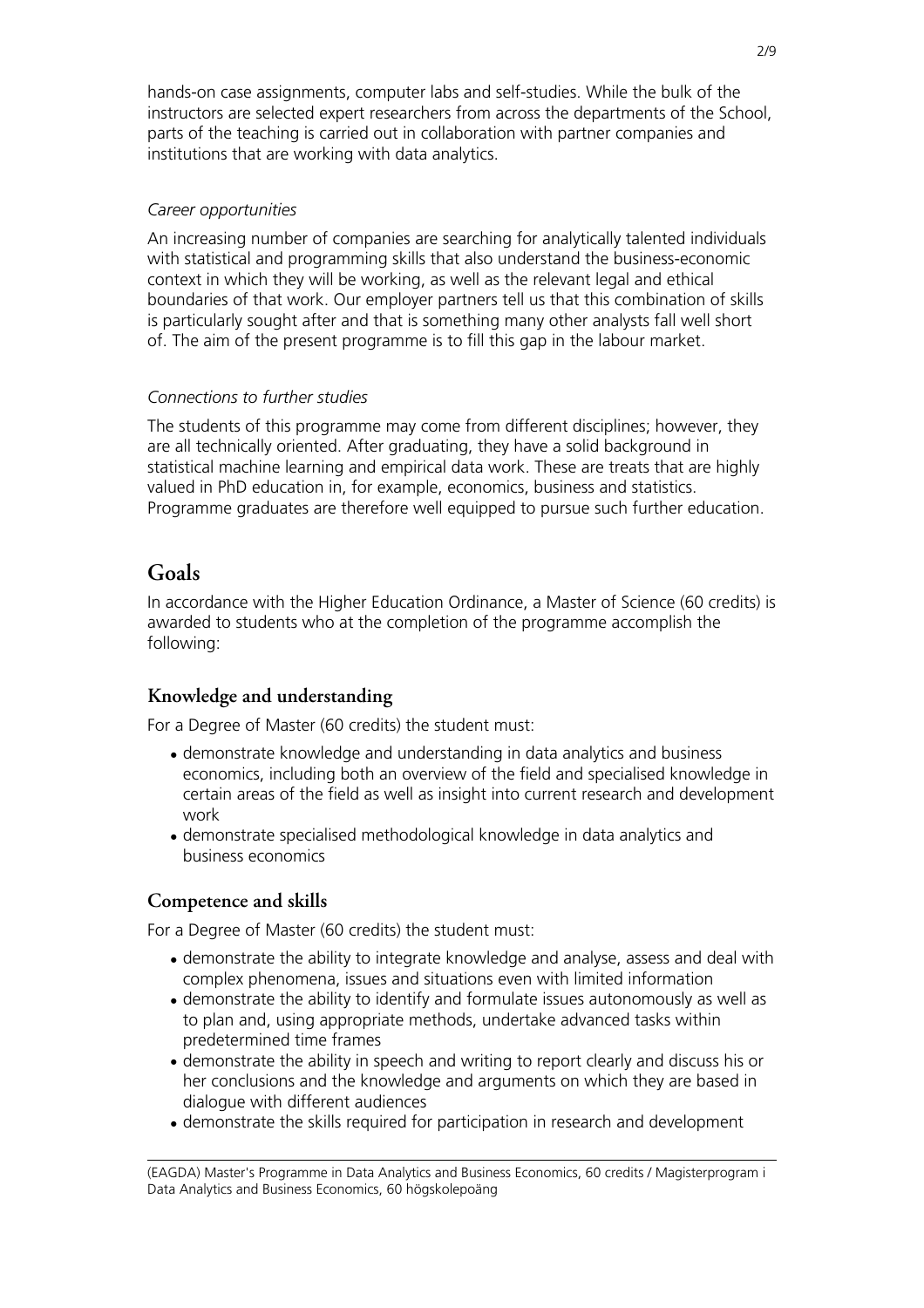work or employment in some other qualified capacity

• demonstrate the ability to manage and work in multicultural teams

## **Judgement and approach**

For a Degree of Master (60 credits) the student must:

- demonstrate the ability to make assessments in the main field of study, informed by relevant disciplinary, social and ethical issues and also to demonstrate awareness of ethical aspects of research and development work
- demonstrate insight into the possibilities and limitations of research, its role in building an innovative and sustainable society and the responsibility of the individual for how it is used
- demonstrate the ability to identify the personal need for further knowledge and take responsibility for his or her on-going learning

## **Independent project (degree project)**

For a Master of Science (60 credits) students must have completed an independent project (degree project) worth at least 15 credits in Data Analytics and Business Economics within the framework of the course requirements.

## **Course information**

This one-year Master's degree comprises of 60 credits. The year is divided into two 30 credits semesters.

Semester 1 comprises the following courses:

- Programming in R $(3.5 \text{ cr})$
- Data Visualisation (4 cr)
- Machine Learning from a Regression Perspective (7.5 cr)
- Legal Aspects of Data Analytics (4 cr)
- Working with Databases, (3.5 cr)
- Advanced Machine Learning (7.5 cr)

Semester 2 comprises the following courses:

- Analytics-based Strategic Management (7.5 cr)
- $\bullet$  Elective (7.5 cr)
- Master Essay I (degree project) (15 cr)

### **Mandatory courses**

#### *DABN11 Programming in R (3.5 cr)*

The following topics will be covered in the course:

- basic programming concepts, data structures, conditional statements, functions, scope, and classes, as well as the basic R-syntax for these concepts
- using built-in functions in R, such as "lm", "max" and "apply"
- creating own functions in R
- using basic R data types, such as lists, vectors and matrices

<sup>(</sup>EAGDA) Master's Programme in Data Analytics and Business Economics, 60 credits / Magisterprogram i Data Analytics and Business Economics, 60 högskolepoäng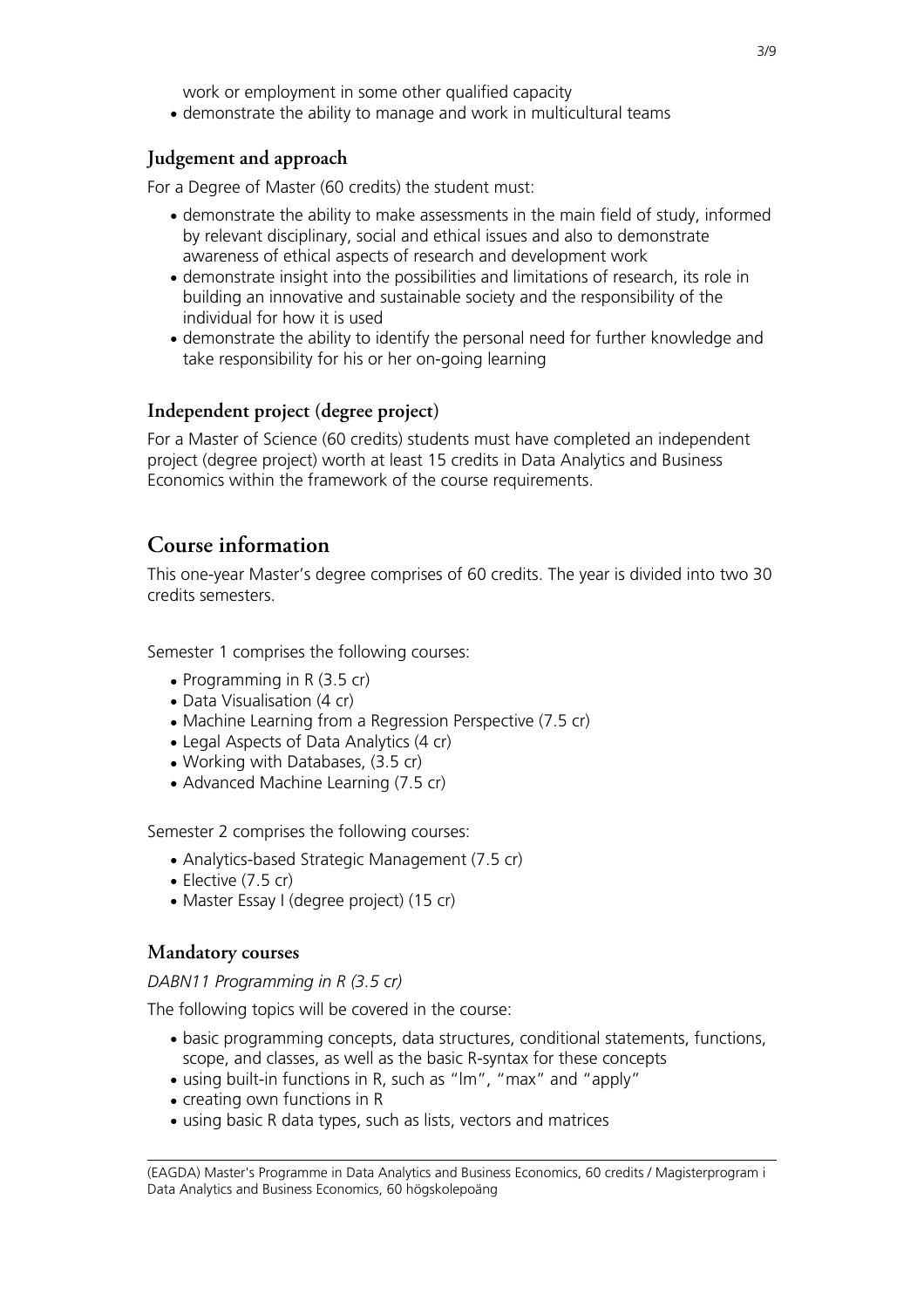- using an integrated development environment, such as R-studio
- basic debugging procedures
- loading and using basic R-packages
- using modern data manipulation packages, such as "dplyr"

#### *DABN12 Data Visualisation (4 cr)*

The course provides an introduction to theoretical and practical aspects of data visualisation. The following topics are covered in the course:

- introduction and background
- introduction to R and ggplot2
- visualisation of data with few observations
- choice of colour, symbols, scales, and perspective (2D, 3D)
- summation and abstraction (many observations)
- interactive visualisations
- maps and spatial data
- visualisation of statistical modelsBasic programming concepts, data structures, conditional statements, functions, scope, and classes

#### *DABN13 Machine Learning from a Regression Perspective (7.5 cr)*

Machine learning refers to statistical model predictions that that improve through experience; as new data arrive, the model learns and adapts. The price that the supermarket can charge for advertisements depends critically on its ability to learn from the data which customers that are likely prospects for a particular supplier's product. Similarly, the price that Google can charge for space for sponsored links is directly tied to their ability to correctly identify people likely to follow the link. That is where machine learning comes in. This course teaches the basics of machine learning and it does so by focusing on those methods that build in one way or another on standard regression analysis. Some of the topics covered are classification based on logistic regression, model selection using information criteria and cross-validation, shrinkage methods such as lasso, ridge regression and elastic nets, dimension reduction methods such as principal components regression and partial least squares, and neural networks. Theoretical studies are interwoven with empirical applications to problems in business and economics, which are carried out using the R software.

#### *DABN14 Advanced Machine Learning (7.5 cr)*

This course covers advanced machine learning methods that are relevant for applications in business and economics, and is intended as a continuation of Machine Learning from a Regression Perspective. Some of the topics covered include bootstrapping, ensemble methods such as boosting and random forests, unsupervised machine learning methods such as principal components analysis and clustering algorithms as well as applications of machine learning methods to problems that are relevant for business and economics, such as causal inference and text analysis. Theoretical studies are interwoven with empirical applications to problems in business and economics, which are carried out using the R software.

#### *DABN15 Working with Databases (3.5 cr)*

This course covers data, data management and databases from a practical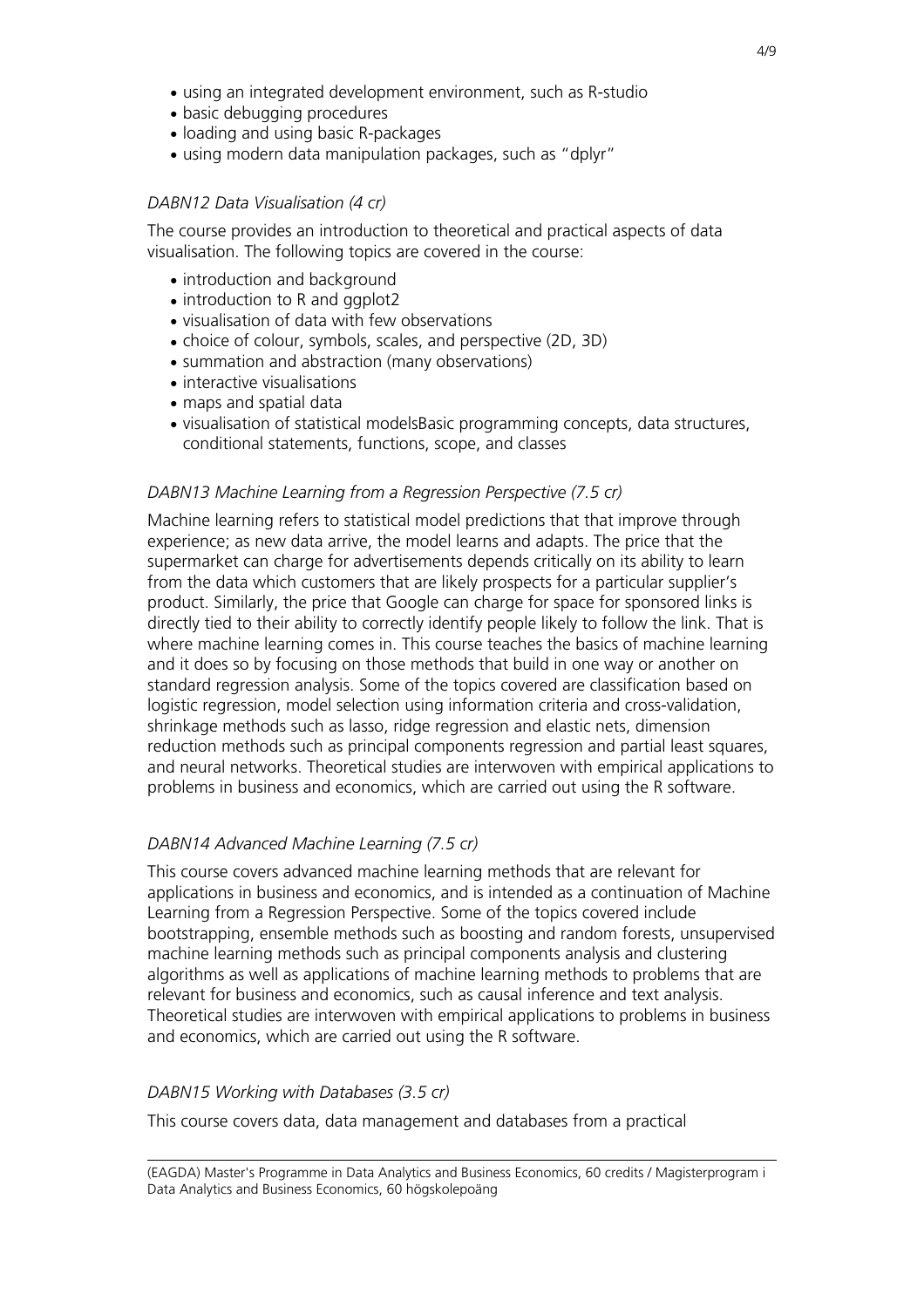perspective. The student will gain a basic understanding of what databases are and what they are used for, as well as a vocabulary to use when communicating with database administrators and IT technicians. The course also treats how to extract data from a database using techniques such as SQL (Structured Query Language) and how to analyse such data in R. Data are important in today's industry and society, and this course aims to make the student ready and able to use them to his or her advantage.

#### *DABN16 Legal Aspects of Data Analytics (4 cr)*

The course introduces legal thinking, and it provides an overview as well as a practical application of legal concepts and methods used to analyse the relevant legal rules and principles related to data analytics. The content of the course is focused on understanding the relevance of key legal rules and principles, related to data analytics, for informed decision-making. The main legal areas covered by the course are European law on intellectual property, data protection, competition law, and the law of contract, as applied to data analytics. An essential part of the course is exercises of an applied nature where legal rules and principles are applied from a strategic and informed decision-making perspective.

#### *DABN17 Analytics-based Strategic Management (7.5 cr)*

The overall aim of the course is that the students will acquire a working method that will characterize them as action-oriented business analysts. The course will provide theory-based knowledge of strategic management, and an understanding of the connections between different theories in strategic management. Theoretical concepts and models will be related to real-world challenges in companies and applied accordingly in analysis and to present business solutions. The students will acquire abilities to argue in favor of their standpoints in both written and oral presentation.

The course includes the following four parts:

- economic organization and the boundaries of the firm
- markets and competition between firms
- strategic positioning and competitive advantage of firms
- strategic organization of firms

An objective of the course is to provide students with specific business cases, which can serve both as empirical illustration and as bases for theoretical analysis. The particular theoretical perspective should thereby prepare student for analyzing and evaluating actual strategy decisions in companies.

#### *DABN01 Master essay I (15 cr)*

The course consists of writing an essay that is publicly defended at a seminar with a discussant and to discuss another essay at a seminar. The essay shall be written individually or by two students writing together. In the process of writing, the student is advised by one or more tutors. The course starts with some gatherings for general information on writing essays and seeking information through the library.

#### **Example of elective courses in Economics, Statistics and Informatics**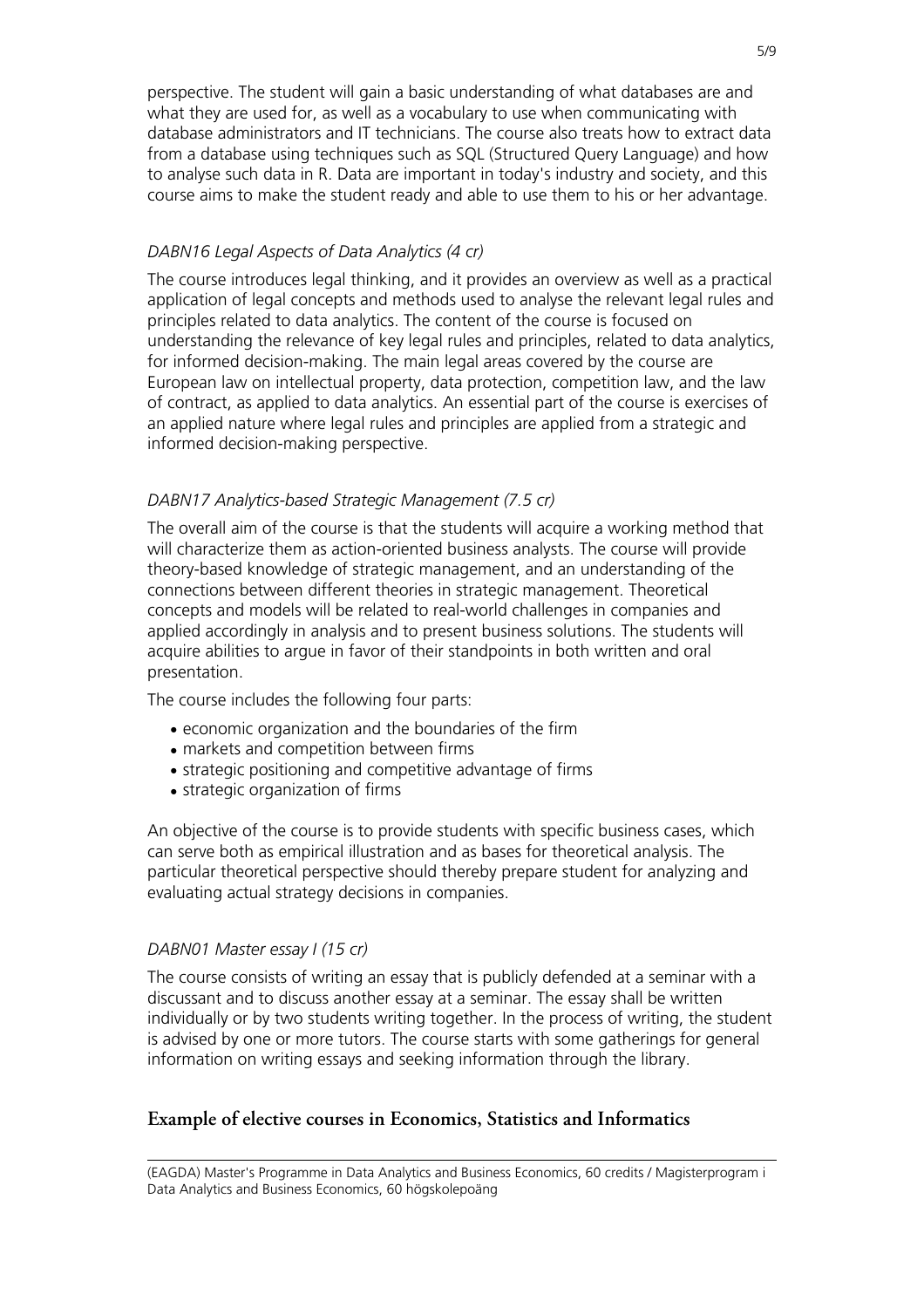The selection of elective courses may vary between semesters depending on availability.

#### *INFN65 Business and Artificial Intelligence (7.5 cr)*

All organisations are affected by and dependent on processes, decisions and their digitalisation. Most of today's managerial work requires knowledge and toolsets to manage business to be supported by and automated through Artificial Intelligence (AI). Moreover, to get real business value from AI, businesses must focus their efforts in AI on improving processes and decisions. This course aims to provide an insight into designing business and Artificial Intelligence supporting business.

On completion of the course, students shall have a thorough understanding of how processes, decisions and AI shape today's businesses and their design. Students shall be able to identify problems that can be solved by, or decisions that can be made or supported by AI in a business and be able to implement solutions to aid the aforementioned.

The course focuses on the challenges that business digitalisation and Artificial Intelligence poses in the modern organisation. To properly manage business, both managerial and technological aspects must be considered in conjunction. By studying business and Artificial Intelligence and through hands on workshops, the course focuses on how AI and business digitalisation alters internal and external parts of business within and across organisations.

#### *NEKN33 Applied Microeconometrics (7.5 cr)*

This course covers modern econometric tools and empirical strategies used by economists and demographers for the analysis of cross-sectional and panel microdata. The course teaches the econometric theory behind these techniques but also requires reading of high-quality empirical articles and applications of the taught methods using real data sets. Topics covered in the course includes: The randomized experiment as a golden standard and the analysis of social experiments; fixed-effects methods, such as difference-in-differences techniques applied to panel data, but also applied to other data structures such as family-level data, (2) instrumental variables estimation; regression discontinuity design; matching estimators, such as propensity scores and kernel-matching; limited dependent variables.

#### *NEKN34 Time Series Analysis (7.5 cr)*

The course gives an introduction to basic concepts within time series analysis. The univariate analysis of time series in this course is based upon ARMA/ARIMA and ARCH-/GARCH models. Multivariate time series analysis is based on VAR models. Nonstationary time series are analysed using unit root tests, cointegration methods and VEC models. Theoretical studies are interwoven with practical applications in financial economics and macroeconomics.

#### *STAN47 Deep Learning and Artificial Intelligence Methods (7.5 cr)*

This course presents an application-focused and hands-on approach to learning neural networks and reinforcement learning. It can be viewed as first introduction to deep learning methods, presenting a wide range of connectionist models which represent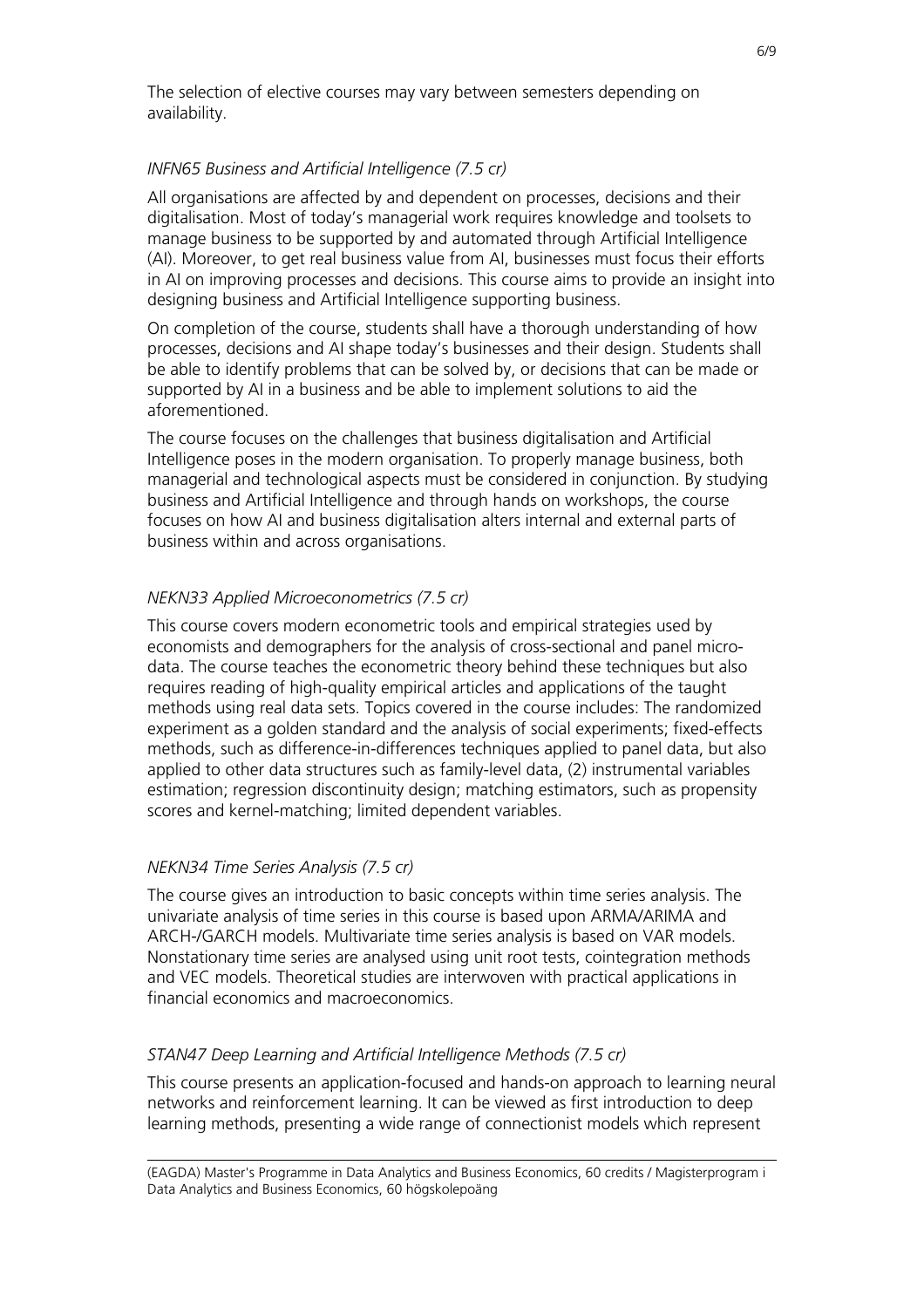the current state-of-the-art. It explores the most popular algorithms and architectures in a simple and intuitive style. The course covers the fundamentals of machine learning, and the mathematical and computational prerequisites for deep learning; feed-forward neural networks, convolutional neural networks, and the recurrent connections to a feed-forward neural network; a brief history of artificial intelligence and neural networks, and reviews interesting open research problems in deep learning and connectionism.

*Additional information in appendix EAGDA Programme structure.*

## **Degree**

Degree titles Degree of Master of Science (60 credits) Major: Data Analytics and Business Economics *Filosofie magisterexamen Huvudområde: Dataanalys och ekonomi*

## **Degree requirements**

The degree requirements for a *Degree of Master of Science, major in Data Analytics and Business Economics* consists of 60 credits at advanced level. The following must be included in the degree: the courses that comprises the current programme structure (see appendix) which includes the course *DABN01 Master essay I, 15 cr*.

## **Requirements and Selection method**

## **Requirements**

The programme is developed for students who have recently finished an undergraduate degree (BA/BSc) of at least three years, 180 credits, in a subject matter including quantitative methods. This opens up for a broad spectrum of backgrounds from mathematics, statistics, economics, informatics and elsewhere. It is of special importance that the undergraduate studies include courses in quantitative methods (statistics and linear algebra are of particular importance).

More specifically, it is required that the students have:

• one of the following backgrounds:

- an undergraduate degree including at least 30 credits in statistics and mathematics with at least one course in statistics that includes regression analysis and one course in mathematics;

- an undergraduate degree including at least 60 credits in economics, informatics or business administration with at least one course in econometrics or regression analysis and one course in statistics or mathematics;

- an undergraduate degree including at least 60 credits in statistics with at least one course in regression analysis,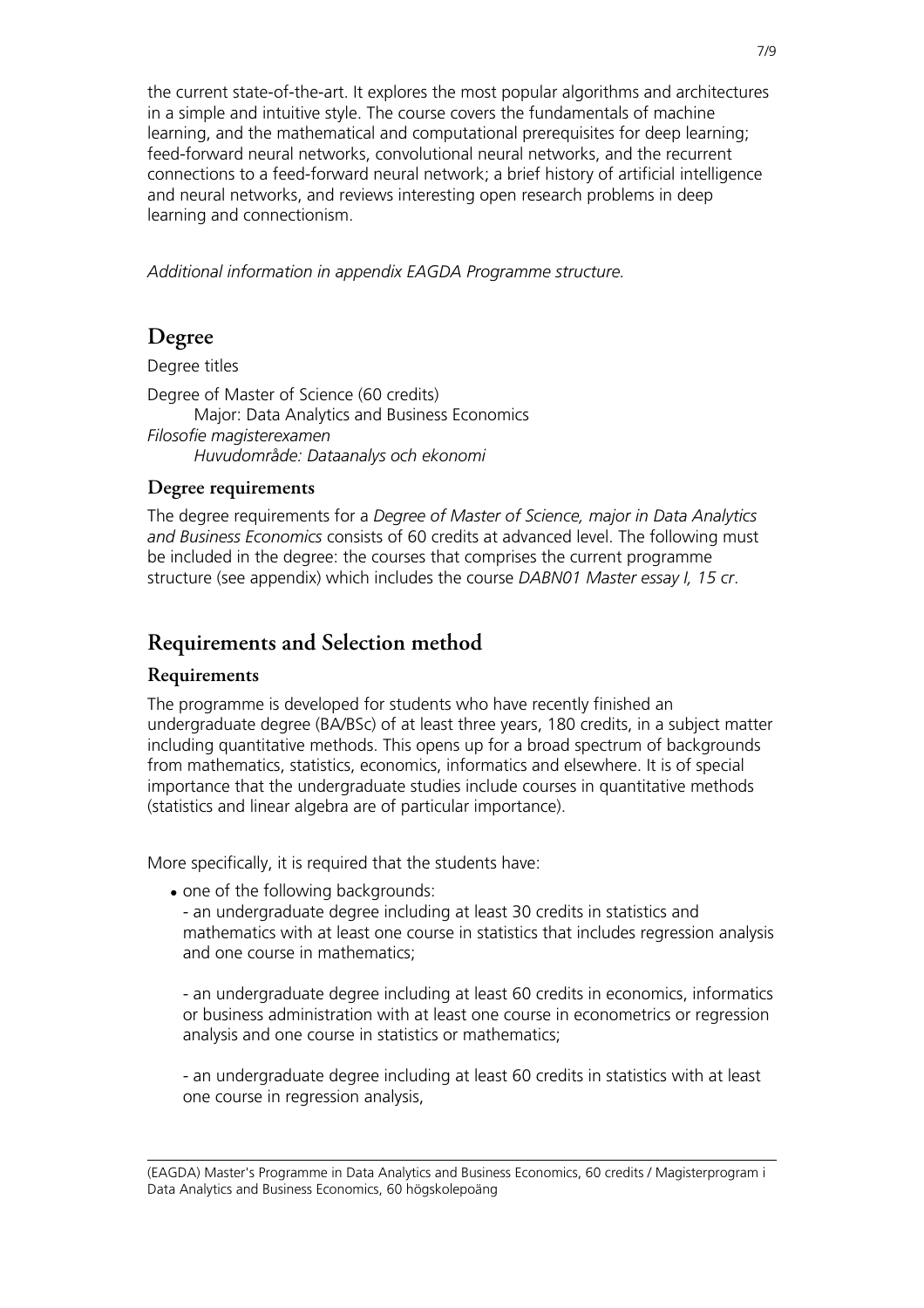● documented language proficiency knowledge equivalent to English B/English 6 at Swedish upper secondary school.

It is recommended that students have at least 10 credits in economics and 10 credits in business administration.

### **Selection method**

Selection is based on academic merits from university studies. In the assessment, special weight will be given to grades on courses that prepare students for the curriculum of this study programme.

## **Other information**

#### **Programme management**

The programme director, who is appointed by the Board of LUSEM, is responsible for the quality development and quality assurance of the programme. The Board of the School also assigns each programme to a host department at LUSEM. The host department is responsible for providing professional services to the students and faculty of the programme.

Each programme also organizes a programme management group, in which student representatives and faculty representatives of the programme, together with the programme director, coordinator and other professional services meet regularly.

All programmes at LUSEM are evaluated yearly and the outcome of a programme scorecard is presented to the Board of the School as part of LUSEM's Quality Development and Assurance system.

## **Grading scale**

At the School of Economics and Management grades are awarded in accordance with a criterion-based grading scale A-U(F):

**A** (Excellent) 85-100 points/percent. A distinguished result that is excellent with regard to theoretical depth, practical relevance, analytical ability and independent thought.

**B** (Very good) 75-84 points/percent. A very good result with regard to theoretical depth, practical relevance, analytical ability and independent thought.

**C** (Good) 65-74 points/percent. The result is of a good standard with regard to theoretical depth, practical relevance, analytical ability and independent thought and lives up to expectations.

**D** (Satisfactory) 55-64 points/percent. The result is of a satisfactory standard with regard to theoretical depth, practical relevance, analytical ability and independent thought.

**E** (Sufficient) 50-54 points/percent. The result satisfies the minimum requirements with regard to theoretical depth, practical relevance, analytical ability and independent thought, but not more.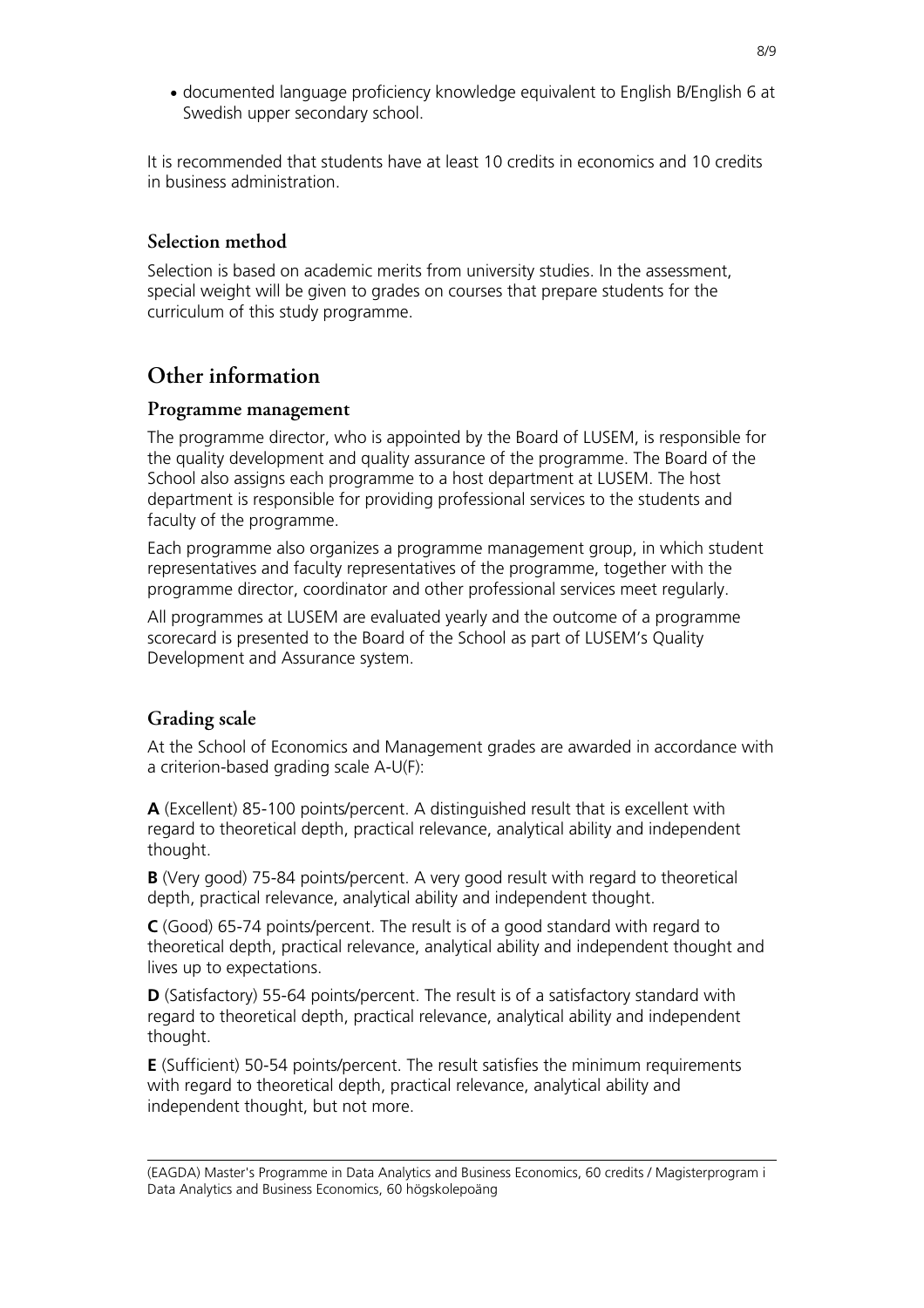**U/F** (Fail) 0-49 points/percent. The result does not meet the minimum requirements with regard to theoretical depth, practical relevance, analytical ability and independent thought.

To pass the course, the students must have been awarded the grade of E or higher.

It is up to the teaching professor to decide whether the credits of a course should be converted into a total of 100 points for each course, or if the scale above should be used as percentage points of any chosen scale instead.

### **Academic integrity**

The University views plagiarism very seriously, and will take disciplinary actions against students for any kind of attempted malpractice in examinations and assessments. The penalty that may be imposed for this, and other unfair practice in examinations or assessments, includes suspension from the University.